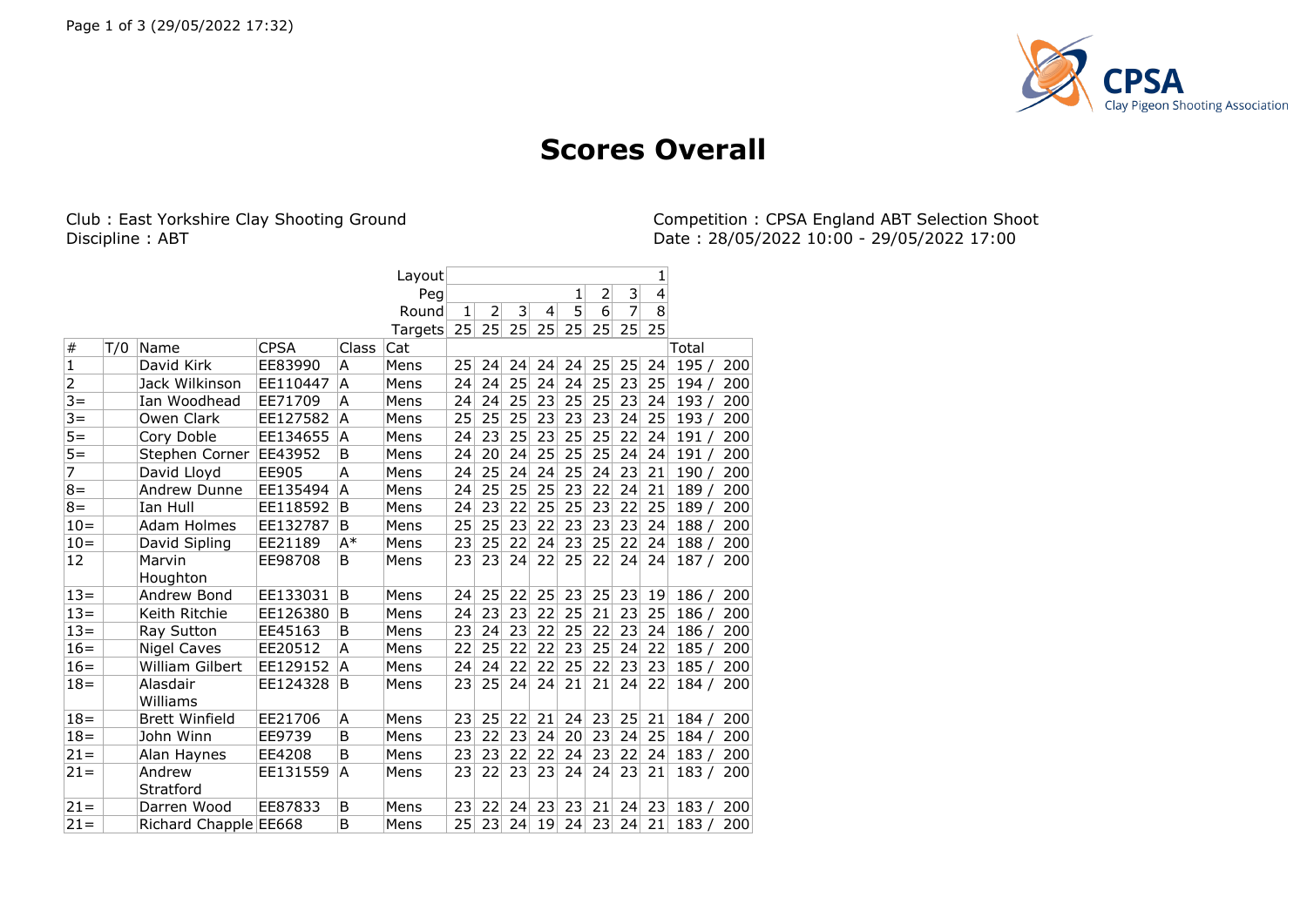

| 25     |       | Alan Routledge               | EE101328 | C                       | Mens   | 23 | 20 | 24              | 24 | 22 | 23 | 23 | 23 | 182/      | 200 |
|--------|-------|------------------------------|----------|-------------------------|--------|----|----|-----------------|----|----|----|----|----|-----------|-----|
| $26=$  |       | David Hardy                  | EE86077  | B                       | Mens   | 23 | 23 | 21              | 21 | 21 | 24 | 24 | 24 | 181/      | 200 |
| $26=$  |       | Ted Philipson                | EE11811  | A                       | Mens   | 25 | 22 | 23              | 23 | 23 | 19 | 21 | 25 | 181/      | 200 |
| $28 =$ |       | Andrew                       | EE125865 | C                       | Mens   | 21 | 23 | 22              | 22 | 24 | 23 | 23 | 22 | 180/      | 200 |
|        |       | Dearman                      |          |                         |        |    |    |                 |    |    |    |    |    |           |     |
| $28 =$ |       | David O'Donnell EE116985     |          | A                       | Mens   | 25 | 24 | 20              | 21 | 22 | 24 | 23 | 21 | 180/      | 200 |
| $28 =$ |       | Metin Cenkci                 | EE28358  | B                       | Mens   | 23 | 21 | 23              | 23 | 20 | 24 | 23 | 23 | 180/      | 200 |
| $28 =$ |       | Sue Bate                     | EE96600  | C                       | Ladies | 20 | 23 | 24              | 22 | 24 | 23 | 23 | 21 | 180/      | 200 |
| $32 =$ |       | Christopher                  | EE125309 | B                       | Mens   | 23 | 21 | 23              | 23 | 24 | 21 | 22 | 22 | 179 /     | 200 |
|        |       | McReynolds                   |          |                         |        |    |    |                 |    |    |    |    |    |           |     |
| $32 =$ |       | John Reilly                  | EE42743  | B                       | Mens   | 21 | 24 | 22              | 22 | 23 | 23 | 21 | 23 | 179/      | 200 |
| $32 =$ |       | Lewis Kirk                   | EE140542 | D                       | Mens   | 19 | 24 | 24              | 22 | 24 | 21 | 24 | 21 | 179/      | 200 |
| 35     |       | Gordon<br><b>Branthwaite</b> | EE27785  | B                       | Mens   | 22 | 22 | 20              | 22 | 24 | 23 | 23 | 22 | 178/      | 200 |
| 36     |       | Neil Leeming                 | EE114063 | B                       | Mens   | 22 | 22 | 23              | 23 | 24 | 18 | 23 | 22 | 177/      | 200 |
| 37     |       | Nicholas Harris              | EE68373  | B                       | Mens   | 21 | 22 | 21              | 18 | 25 | 23 | 23 | 23 | 176/      | 200 |
| $38 =$ |       | Bayram Baysal                | EE131671 | C                       | Mens   | 22 | 22 | 18              | 24 | 24 | 22 | 21 | 22 | 175/      | 200 |
| $38 =$ | Yes   | Doug Maclean                 | EE139713 | В                       | Mens   | 23 | 22 | 23              | 21 | 21 | 19 | 23 | 23 | 175/      | 200 |
| 40     |       | Jackie                       | EE98707  | D                       | Ladies | 23 | 24 | 21              | 18 | 23 | 21 | 22 | 22 | 174 / 200 |     |
|        |       | Houghton                     |          |                         |        |    |    |                 |    |    |    |    |    |           |     |
| $41 =$ |       | <b>Chris Tate</b>            | EE20730  | B                       | Mens   | 22 | 24 | 23              | 23 | 23 | 21 | 19 | 18 | 173/      | 200 |
| $41 =$ |       | John Leightley               | EE127623 | B                       | Mens   | 20 | 23 | 19              | 22 | 20 | 24 | 21 | 24 | 173/      | 200 |
| 43     |       | Stephen Parker               | EE21900  | C                       | Mens   | 22 | 23 | 20              | 23 | 22 | 22 | 17 | 23 | 172/      | 200 |
| $44 =$ |       | David Breen                  | SS1109   | $\overline{\mathsf{C}}$ | Mens   | 21 | 23 | 21              | 21 | 22 | 21 | 21 | 21 | 171/      | 200 |
| $44 =$ |       | Geoffrey<br>Howlett          | EE45553  | B                       | Mens   | 22 | 23 | 23              | 21 | 23 | 19 | 18 | 22 | 171/      | 200 |
| $44 =$ |       | Graham Carter                | EE118210 | C                       | Mens   | 20 | 21 | 24              | 22 | 19 | 23 | 22 | 20 | 171/      | 200 |
| $44 =$ |       | John                         | EE6750   | C                       | Mens   | 23 | 21 | 21              | 17 | 24 | 22 | 21 | 22 | 171/      | 200 |
|        |       | Stephenson                   |          |                         |        |    |    |                 |    |    |    |    |    |           |     |
| 48     |       | Michael Feather              | EE63638  | C                       | Mens   | 20 | 21 | 22              | 24 | 20 | 23 | 20 | 20 | 170/      | 200 |
| $49=$  |       | Michael Winters              | EE73571  | C                       | Mens   | 22 | 19 | 22              | 22 | 22 | 22 | 18 | 22 | 169/      | 200 |
| $49=$  |       | Robert Wick                  | EE34535  | C                       | Mens   | 23 | 23 | 19              | 19 | 19 | 21 | 23 | 22 | 169/      | 200 |
| $51 =$ |       | Darren                       | EE80782  | B                       | Mens   | 22 | 21 | 20              | 22 | 22 | 21 | 19 | 20 | 167/      | 200 |
|        |       | Burtenshaw                   |          |                         |        |    |    |                 |    |    |    |    |    |           |     |
| $51 =$ | Yes   | David Ball                   | EE7116   | C                       | Mens   | 23 | 20 | 21              | 23 | 19 | 19 | 20 | 22 | 167/      | 200 |
| 53     |       | Melissa Callum               | EE127240 | D                       | Ladies | 23 | 19 | 22              | 21 | 23 | 17 | 24 | 17 | 166/      | 200 |
| 54     |       | <b>Greg Sinclair</b>         | EE96598  | D                       | Mens   | 21 | 21 | 20 <sup>2</sup> | 19 | 18 | 23 | 23 | 19 | 164/      | 200 |
| 55     |       | Anne Phillips                | EE68795  | D                       | Ladies | 22 | 20 | 22              | 18 | 19 | 18 | 19 | 24 | 162/      | 200 |
| 56     | Yes l | Gary Boardman                | EE132807 | C                       | Mens   | 21 | 16 | 22              | 21 | 23 | 16 | 21 | 20 | 160/      | 200 |